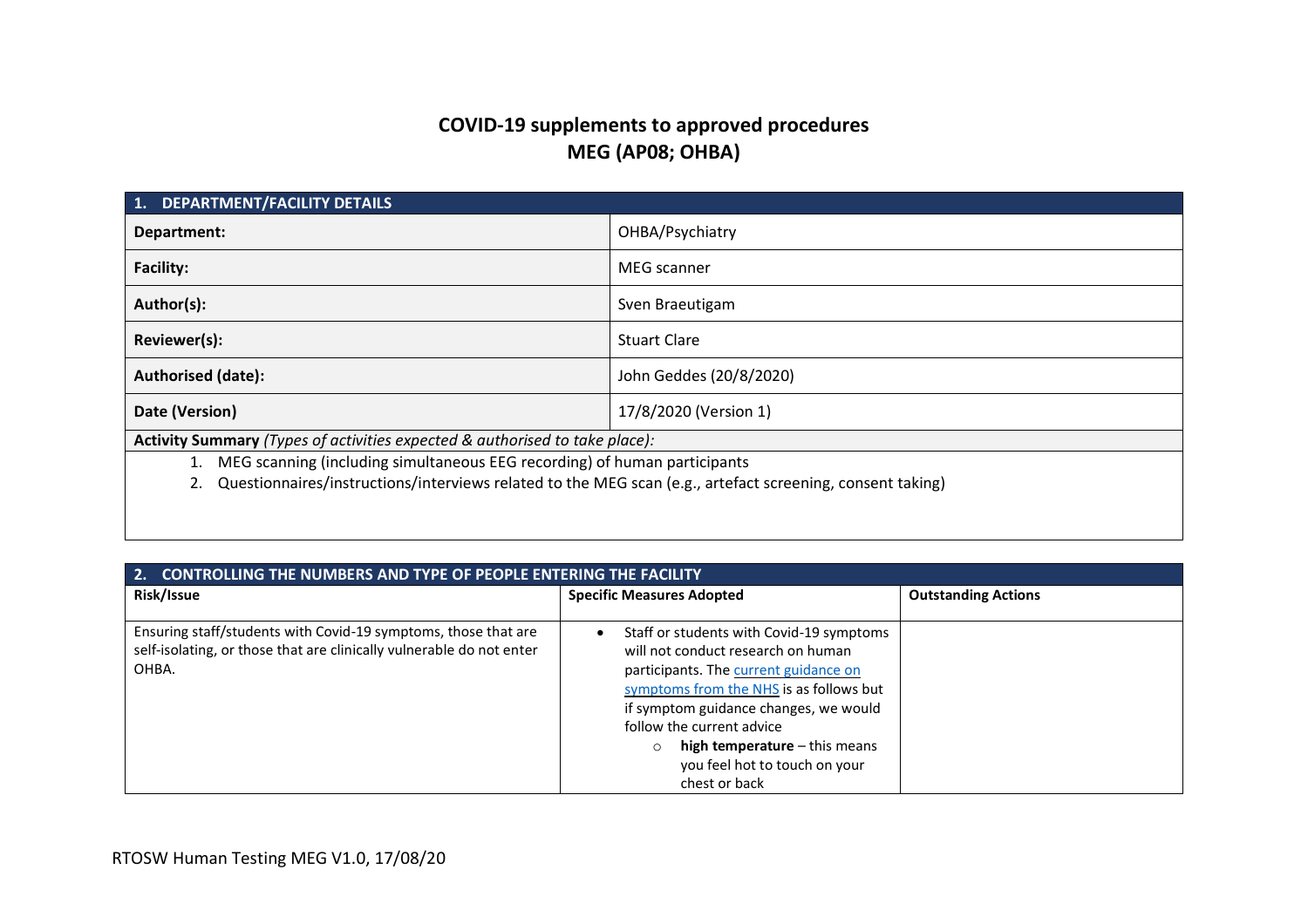|                                                                                    | new, continuous cough - this<br>$\circ$<br>means coughing a lot for more<br>than an hour, or 3 or more<br>coughing episodes in 24 hours<br>new onset loss or change to<br>$\circ$<br>your sense of smell or taste -<br>this means you've noticed you<br>cannot smell or taste anything,<br>or things smell or taste different<br>to normal<br>Staff/students that are self-isolating or<br>$\bullet$<br>are clinically vulnerable will not conduct<br>research on human participants.<br>PIs will be responsible for ensuring that<br>$\bullet$<br>the importance of these measures are<br>understood by their research group and<br>the responsibility on individuals to<br>comply. |  |
|------------------------------------------------------------------------------------|--------------------------------------------------------------------------------------------------------------------------------------------------------------------------------------------------------------------------------------------------------------------------------------------------------------------------------------------------------------------------------------------------------------------------------------------------------------------------------------------------------------------------------------------------------------------------------------------------------------------------------------------------------------------------------------|--|
| Ensuring research participants with Covid-19 symptoms do not<br>enter the facility | Researchers will communicate with their<br>$\bullet$<br>research participant (email/phone/letter<br>as appropriate) that they should not<br>travel to the facility if they experience any<br>of the symptoms of Covid-19.<br>Calpendo booking system will remind<br>$\bullet$<br>researchers, on the day of scanning, to<br>check with their participant that they are<br>asymptomatic.<br>The researcher will meet the participant<br>$\bullet$<br>outside OHBA where they will be<br>screened for COVID-19 symptoms<br>(including temperature measurement<br>using a non-contact infrared forehead<br>thermometer).                                                                |  |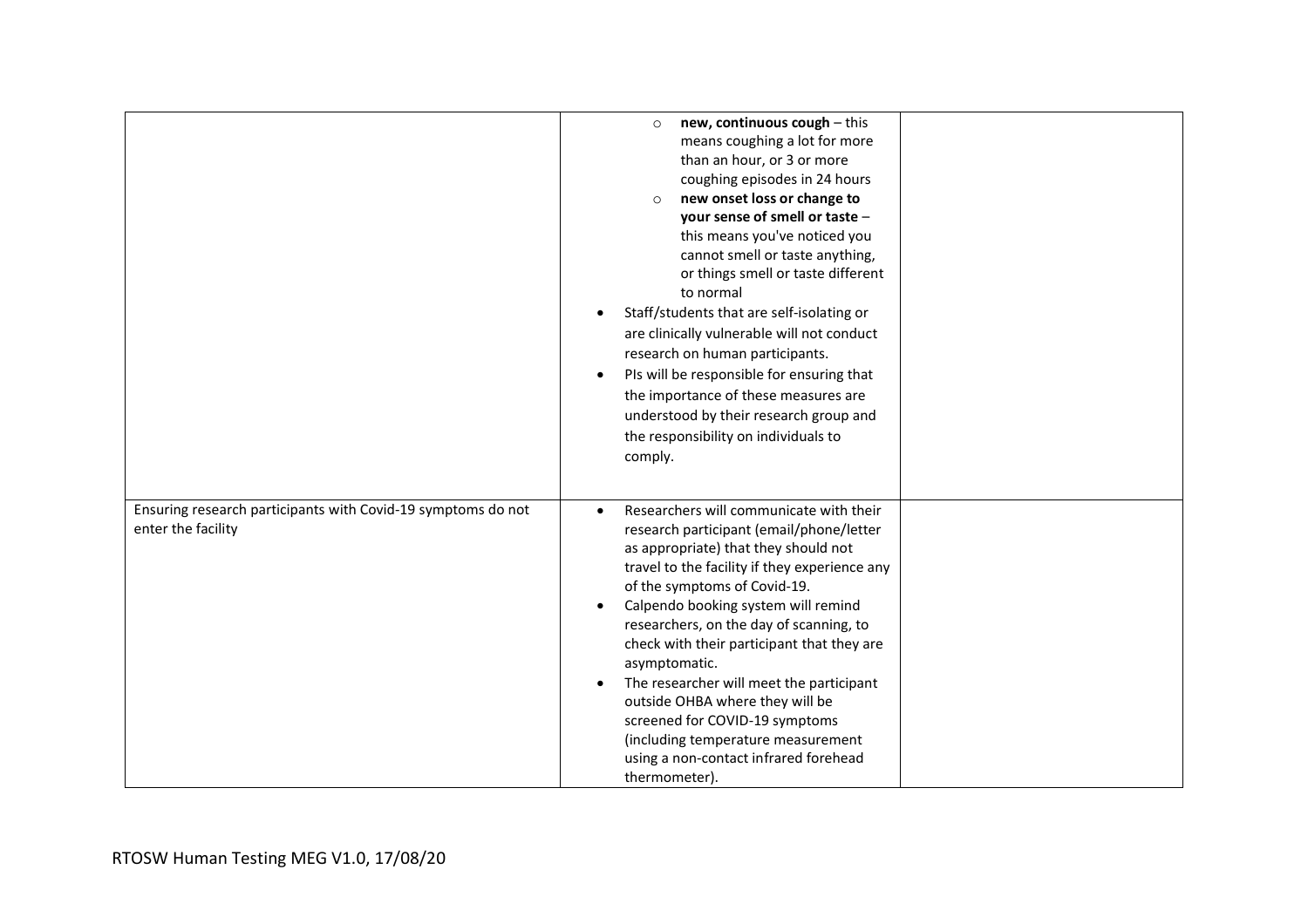| Assessing risk to vulnerable participants (those at a higher risk<br>from Covid-19). People to consider in this category include (but<br>not limited to):<br>Those classified by the government as extremely<br>$\bullet$<br>clinically vulnerable<br>Those classified by the government as clinically<br>vulnerable<br>Those aged over 70<br>And others on the following lists:<br>NHS list of individuals at a higher risk from coronavirus<br>$\bullet$<br>UK government guidance on shielding and protecting<br>clinically extremely vulnerable persons | Only if the participant has a normal<br>$\bullet$<br>temperature and no reported symptoms<br>will they be admitted to the building.<br>Principal investigators will identify<br>whether their participants have a higher<br>risk from Covid-19.<br>Those that are extremely clinically<br>vulnerable will not be included in the<br>study.<br>Those in other vulnerable categories will<br>only be included in the study if it is agreed<br>by the researchers' Head of Department<br>that the benefits of the research merit<br>their inclusion. |
|-------------------------------------------------------------------------------------------------------------------------------------------------------------------------------------------------------------------------------------------------------------------------------------------------------------------------------------------------------------------------------------------------------------------------------------------------------------------------------------------------------------------------------------------------------------|---------------------------------------------------------------------------------------------------------------------------------------------------------------------------------------------------------------------------------------------------------------------------------------------------------------------------------------------------------------------------------------------------------------------------------------------------------------------------------------------------------------------------------------------------|
| Minimising the risk of overlap between different users of the<br>facility                                                                                                                                                                                                                                                                                                                                                                                                                                                                                   | The Calpendo booking system will be used<br>for all scanning work. Researchers will<br>keep to their booking and vacate the<br>scanner in good time before the end of<br>their session.<br>Additional time will be allocated (without<br>extra charge) for each booking to<br>minimise overlap. Note this additional<br>time is for cleaning only, during which the<br>lab has to be vacated and no scanning is<br>allowed.                                                                                                                       |
| Minimising the number of staff present                                                                                                                                                                                                                                                                                                                                                                                                                                                                                                                      | All procedures will be reviewed to<br>establish the minimum number of staff<br>needed to safely carry out the scan.<br>Trainee students or observers will only be<br>present if it is essential for the ongoing<br>viability of the study, as agreed by the PI.                                                                                                                                                                                                                                                                                   |
| Minimise the number of visits to the facility by research<br>participants                                                                                                                                                                                                                                                                                                                                                                                                                                                                                   | Researchers participants will be screened<br>(artefact control) by the researcher over<br>phone/remotely before the scan. If there                                                                                                                                                                                                                                                                                                                                                                                                                |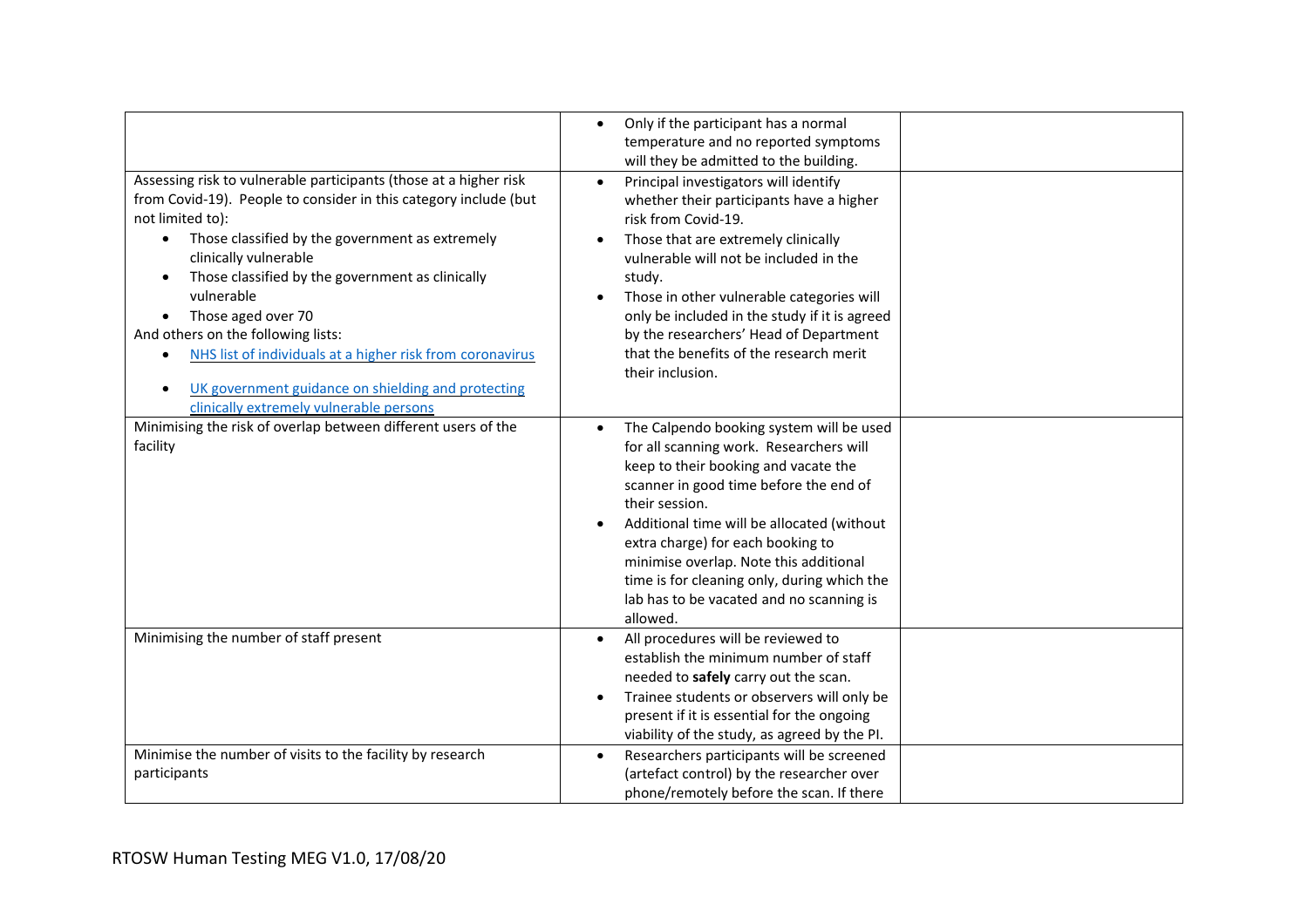|                                                                | is uncertainty, a member of<br>staff/operator will screen the participants<br>themselves on the day of the scan.                                                                                                                                                                                                                                                                                               |
|----------------------------------------------------------------|----------------------------------------------------------------------------------------------------------------------------------------------------------------------------------------------------------------------------------------------------------------------------------------------------------------------------------------------------------------------------------------------------------------|
| Minimise the number of additional people visiting the facility | In general, participants will not be<br>permitted to have another person<br>accompany them within the building.<br>Participant companions will be warned in<br>advance that they will not be allowed to<br>enter OHBA and given suggestions for<br>where they should wait e.g. their car if<br>driving.<br>Exceptions will be made when the<br>participant is under 18, or if the<br>participant requires care |

| 3.<br><b>REDUCING THE SPREAD OF COVID-19 (general lab)</b>                           |                                                                                                                                                                                                                                                                                                                                                                                                                                                                                                                                                 |                            |  |
|--------------------------------------------------------------------------------------|-------------------------------------------------------------------------------------------------------------------------------------------------------------------------------------------------------------------------------------------------------------------------------------------------------------------------------------------------------------------------------------------------------------------------------------------------------------------------------------------------------------------------------------------------|----------------------------|--|
| Risk/Issue                                                                           | <b>Specific Measures Adopted</b>                                                                                                                                                                                                                                                                                                                                                                                                                                                                                                                | <b>Outstanding Actions</b> |  |
| Spread by airborne particles (cough, sneeze)                                         | Maximum room occupancies for the MEG<br>control room is 3 and 2 for the shielded<br>scan room (MSR). Notices are posted on the<br>doors and these limits will not be exceeded.<br>2m distancing between all individuals will<br>be maintained whenever possible.<br><b>Whenever</b> this is not possible, a type 2,<br>droplet resistant surgical mask will be worn<br>by everyone in the lab. This applies to all<br>individuals except the research participants,<br>who should wear only a face mask during<br>scan preparation if possible. |                            |  |
| Spread by airborne particles, recirculated by room<br>ventilation (air conditioning) | The MEG (control room and MSR) air-<br>conditioning unit will be operated in non-                                                                                                                                                                                                                                                                                                                                                                                                                                                               |                            |  |
|                                                                                      | recirculation mode (as a precaution). If                                                                                                                                                                                                                                                                                                                                                                                                                                                                                                        |                            |  |
|                                                                                      | more than one person is present in a room                                                                                                                                                                                                                                                                                                                                                                                                                                                                                                       |                            |  |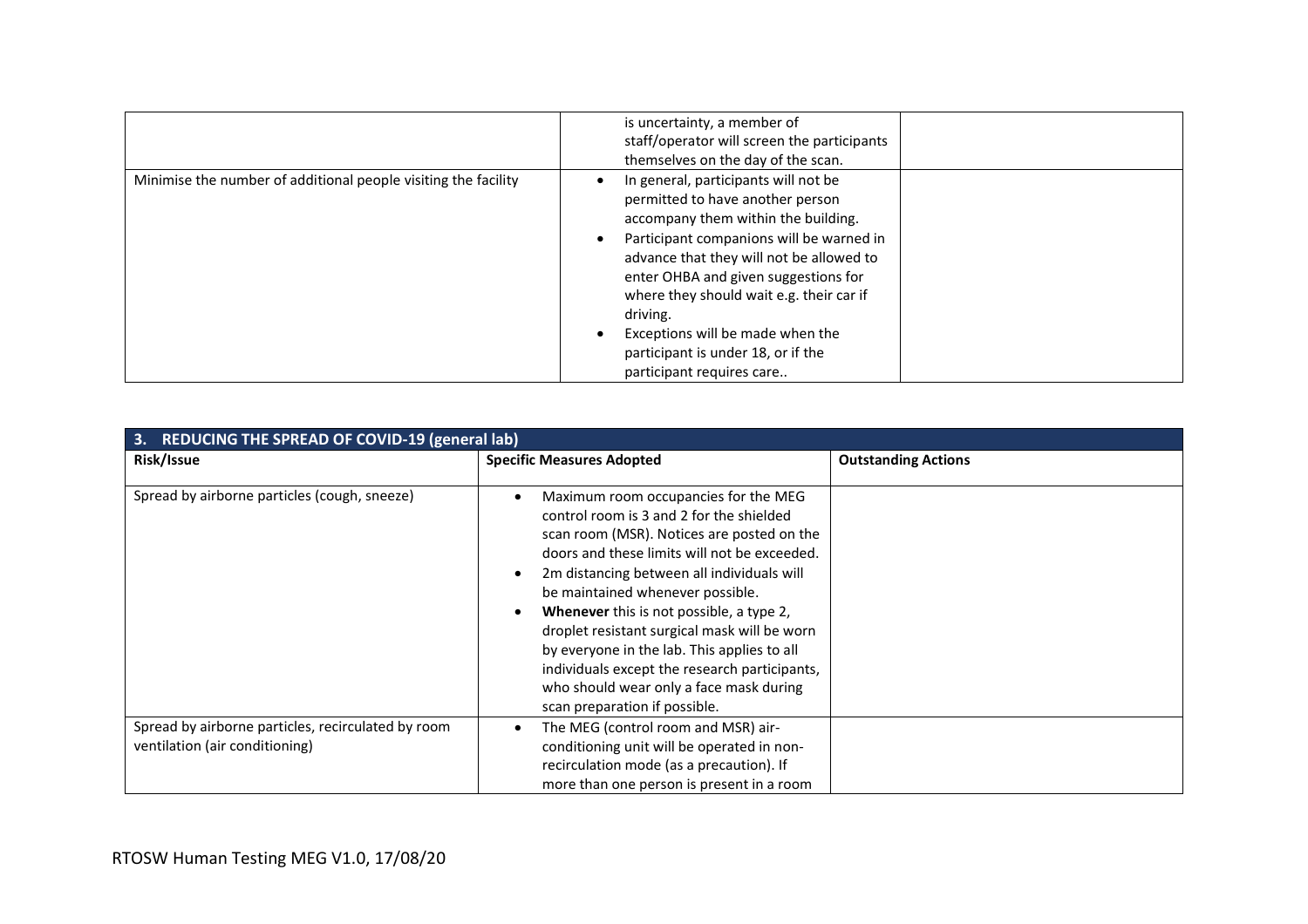|                                                 | with air conditioning turned on then, even         |  |
|-------------------------------------------------|----------------------------------------------------|--|
|                                                 | if 2m distancing can be achieved, a type 2,        |  |
|                                                 | droplet resistant surgical mask will be worn.      |  |
|                                                 |                                                    |  |
| Use of face masks or PPE                        | All staff/students who need to wear face           |  |
|                                                 | masks will be trained in the correct use,          |  |
|                                                 | donning and doffing of face masks, which           |  |
|                                                 | will be recorded (Appendix 1).                     |  |
|                                                 | Surgical face masks will be disposed of in         |  |
|                                                 | the clinical waste bins in the facility.           |  |
| Spread by contact with contaminated surfaces    | On entering OHBA and the MEG lab, all<br>$\bullet$ |  |
|                                                 | researchers and participants will sanitize         |  |
|                                                 | their hands using the wall mounted units.          |  |
|                                                 | Researchers will wash their hands or               |  |
|                                                 | sanitize at regular intervals. Signs will          |  |
|                                                 | remind them of this.                               |  |
| Spread by contact with contaminated objects     | Wherever possible pens will not be shared.         |  |
|                                                 | If pens are shared, then they will be wiped        |  |
|                                                 | with disposable wipes before and after use.        |  |
|                                                 | Wherever possible, forms should be                 |  |
|                                                 | provided as single sheets and not attached         |  |
|                                                 | to clipboards or contained in folders.             |  |
|                                                 |                                                    |  |
| Movement around the building increasing risk of | Rooms used by researchers or participants          |  |
| spread                                          | will be limited, so that it is easy to identify    |  |
|                                                 | which surfaces need cleaning.                      |  |
|                                                 | Upon arrival, the participant will be taken        |  |
|                                                 | directly to the MEG lab.                           |  |
|                                                 | Participants will be advised to wait in their      |  |
|                                                 | car, or outside the building if they are early     |  |
|                                                 | for their scan.                                    |  |
|                                                 | Additional time will be allowed for each           |  |
|                                                 | booking to ensure that there is no need for        |  |
|                                                 | any participant to wait in the building for        |  |
|                                                 | their scan (accommodating for delays)              |  |
|                                                 | The participant will use a designated              |  |
|                                                 | changing area/room, and this area will not         |  |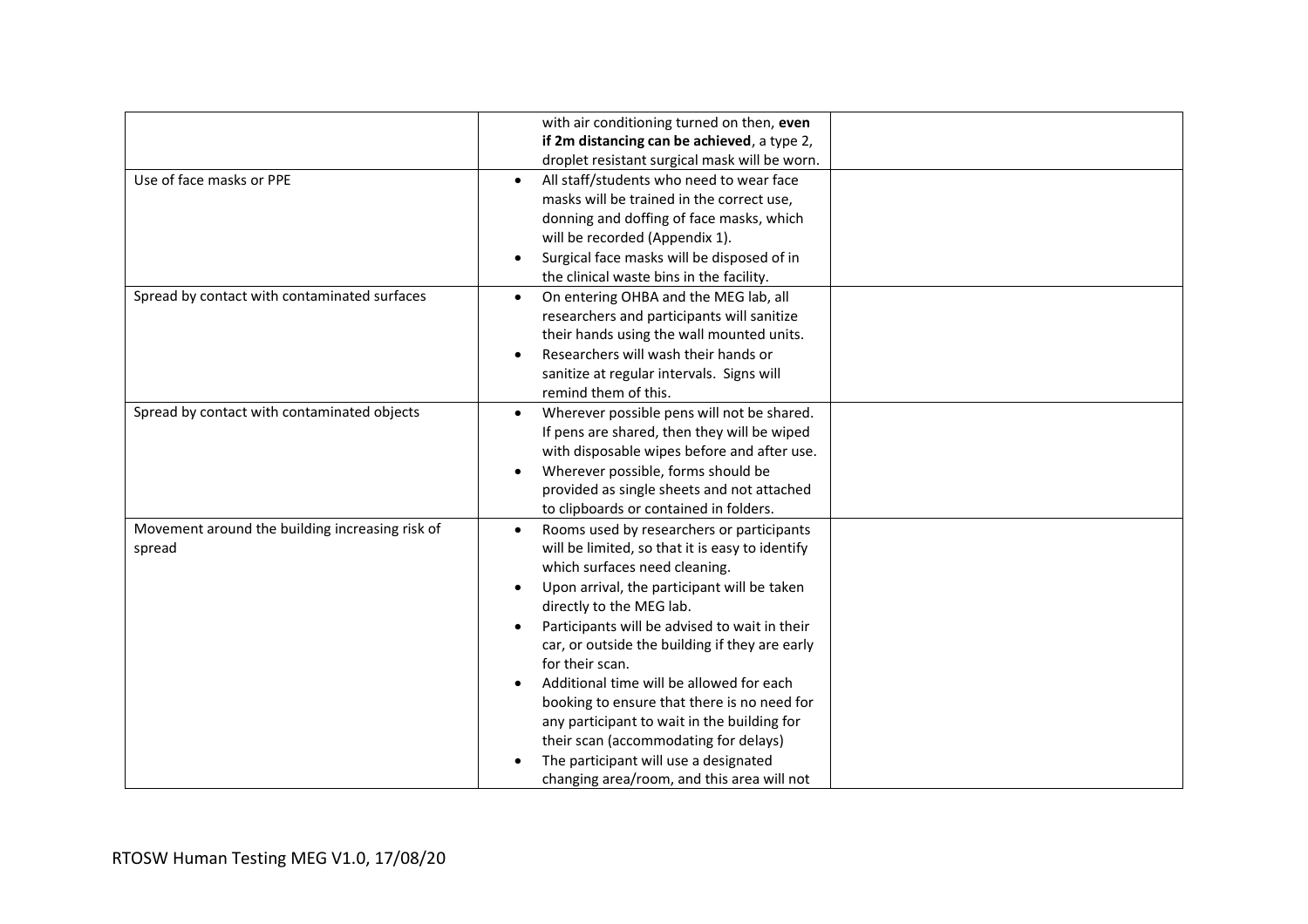| be used by anyone else without being |  |
|--------------------------------------|--|
| cleaned (see below)                  |  |

| 4. REDUCING THE SPREAD OF COVID-19 (MEG specific)                    |                                                                                                                                                                                                                                                                                                                                                           |                            |
|----------------------------------------------------------------------|-----------------------------------------------------------------------------------------------------------------------------------------------------------------------------------------------------------------------------------------------------------------------------------------------------------------------------------------------------------|----------------------------|
| Risk/Issue                                                           | <b>Specific Measures Adopted</b>                                                                                                                                                                                                                                                                                                                          | <b>Outstanding Actions</b> |
| Spread by food stuff                                                 | No food and/or drink in the lab except:<br>water to quell thirst/prevent<br>$\circ$<br>dehydration<br>glucose bar to treat<br>$\circ$<br>hypoglycaemia, etc                                                                                                                                                                                               |                            |
| Spread by contact with contaminated objects<br>(ancillary)           | Blankets, cushions and scrubs will not be<br>reused without washing.<br>MEG compatible glasses will be disinfected<br>after use.                                                                                                                                                                                                                          |                            |
| Spread by contact with contaminated objects<br>(measurement related) | Make sure HPI coils do not come in contact<br>with the skin.<br>Wherever possible, re-use of HPI coils, EEG<br>caps and MEG compatible electrodes on the<br>same day should be avoided.<br>Participants should wash their hair on site<br>before an EEG cap is fitted in order to<br>reduce contact time during electrode<br>preparation (see Appendix 2) |                            |

| <b>5. ENHANCED CLEANING</b> |                                                                                                                                |                            |
|-----------------------------|--------------------------------------------------------------------------------------------------------------------------------|----------------------------|
| Risk/Issue                  | <b>Specific Measures Adopted</b>                                                                                               | <b>Outstanding Actions</b> |
| Cleaning of the MEG scanner | At the end of the scan the researcher/operator will<br>wipe down the scanner using the wipes available in<br>the control room. |                            |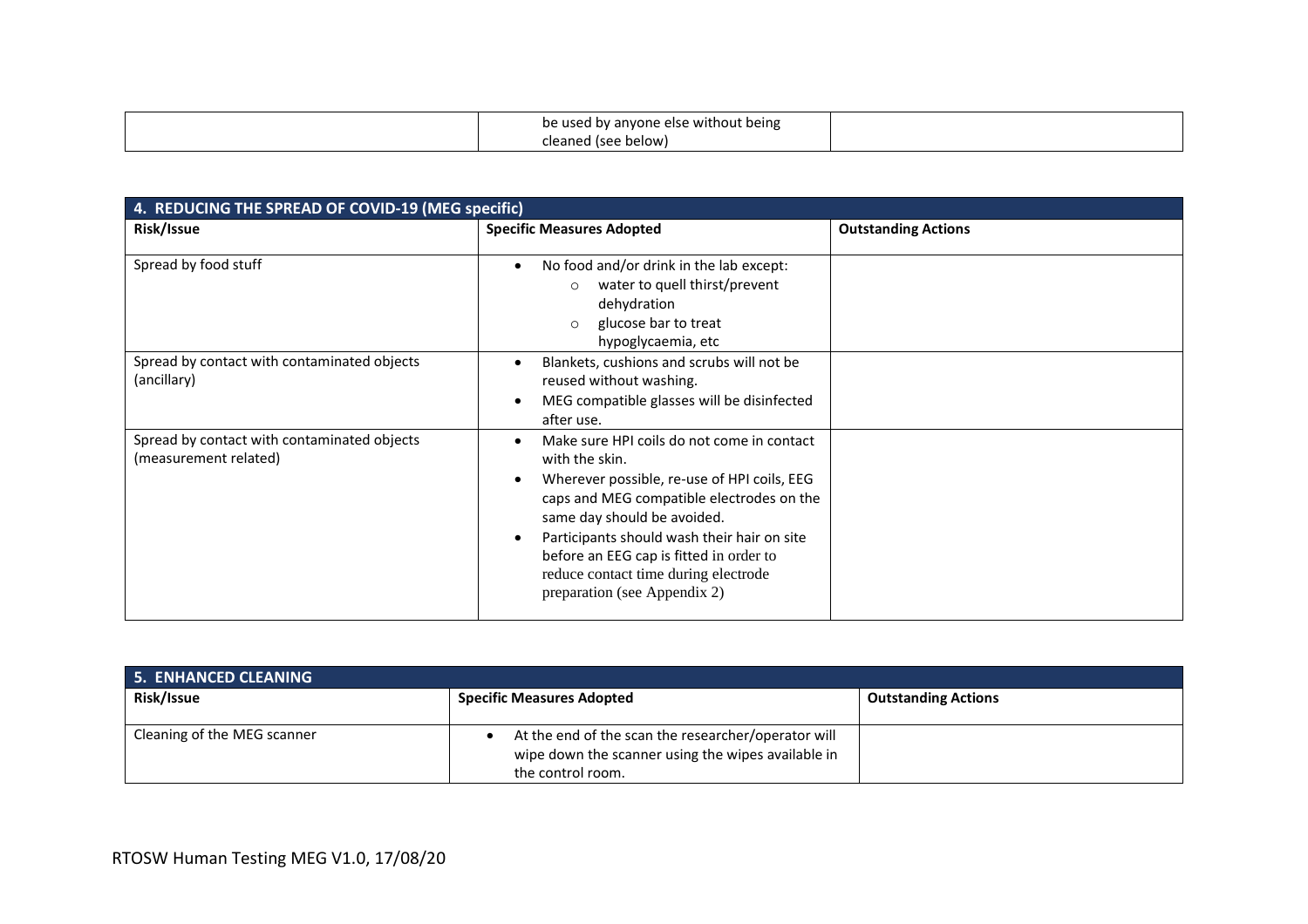|                                                                                        | The cleaning checklist (Appendix 3) will be followed<br>and the initialled copy left in the MEG control room<br>for filing by the appropriate person<br>After cleaning, the researcher/operator will wash<br>their hands                                                                                                                                                                                                                                       |  |
|----------------------------------------------------------------------------------------|----------------------------------------------------------------------------------------------------------------------------------------------------------------------------------------------------------------------------------------------------------------------------------------------------------------------------------------------------------------------------------------------------------------------------------------------------------------|--|
| Cleaning of control room and other areas<br>occupied by the participant or researchers | After each scanning participant has left the<br>researcher/operator will wipe down surfaces using<br>wipes available in the MEG control room.<br>This will include:<br>Control room<br>Changing room (next to MSR)<br>Staff/visitor Toilet (if used)<br>The cleaning checklist (Appendix 3) will be followed<br>and the initialled copy left in the control room for<br>filing by the radiography team<br>After cleaning, the researcher will wash their hands |  |

| 6. PROCEDURE IF KNOWN/SUSPECTED COVID-19 INFECTED PERSON IN BUILDING                                                                                                |                                                                                                                                                                                                                                                                                                                                                                                                                                                                                               |                            |
|---------------------------------------------------------------------------------------------------------------------------------------------------------------------|-----------------------------------------------------------------------------------------------------------------------------------------------------------------------------------------------------------------------------------------------------------------------------------------------------------------------------------------------------------------------------------------------------------------------------------------------------------------------------------------------|----------------------------|
| Risk/Issue                                                                                                                                                          | <b>Specific Measures Adopted</b>                                                                                                                                                                                                                                                                                                                                                                                                                                                              | <b>Outstanding Actions</b> |
| Person develops a coughing fit or other<br>symptoms of Covid-19 whilst in the building                                                                              | If someone develops a coughing fit whilst in the<br>building then they will be asked to stay in the same<br>room until the fit had subsided, and then they will<br>leave and go home.<br>If anyone develops any symptoms of Covid-19 whilst<br>in the building they will leave, go home, self-isolate,<br>and contact the NHS helpline.<br>If this occurs, we will do a thorough clean of the<br>scanner room and all rooms that the person was in,<br>following latest university guidelines |                            |
| An individual who has been involved in the<br>study (participant, researcher) tests positive for<br>Covid-19 and were possibly infections while in<br>the building. | We will perform a thorough clean of the scanner<br>room and all rooms that the person was in, following<br>latest university guidelines)                                                                                                                                                                                                                                                                                                                                                      |                            |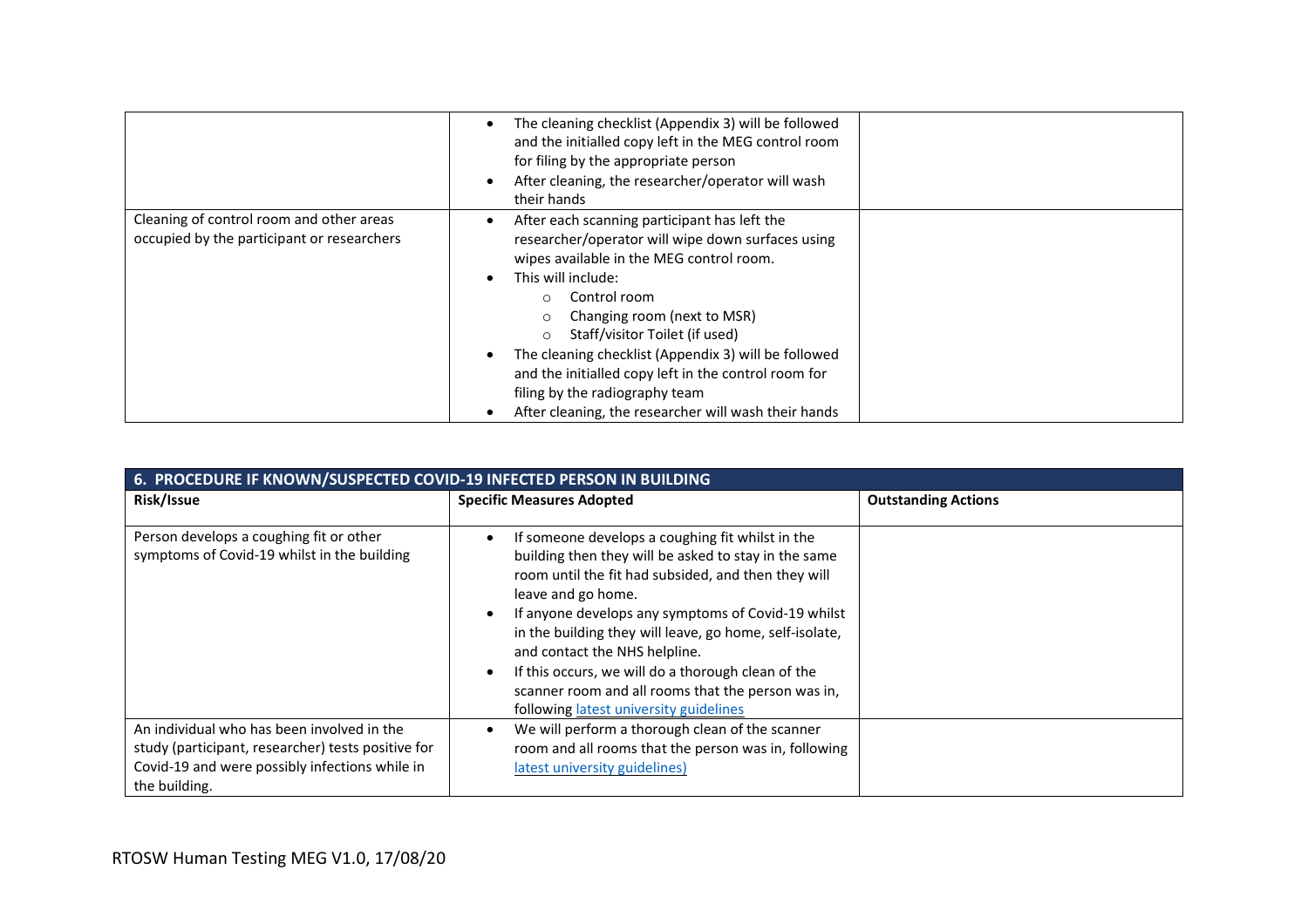| Ability to track who has potentially been in<br>contact with someone who tests positive for<br>covid-19. | The Calpendo scan registration page for MEG scans<br>will record the researcher and investigator and<br>research participant. If there was anyone else who<br>had close contact with that person their name would<br>be entered in the comments section of the scan<br>registration page. |  |
|----------------------------------------------------------------------------------------------------------|-------------------------------------------------------------------------------------------------------------------------------------------------------------------------------------------------------------------------------------------------------------------------------------------|--|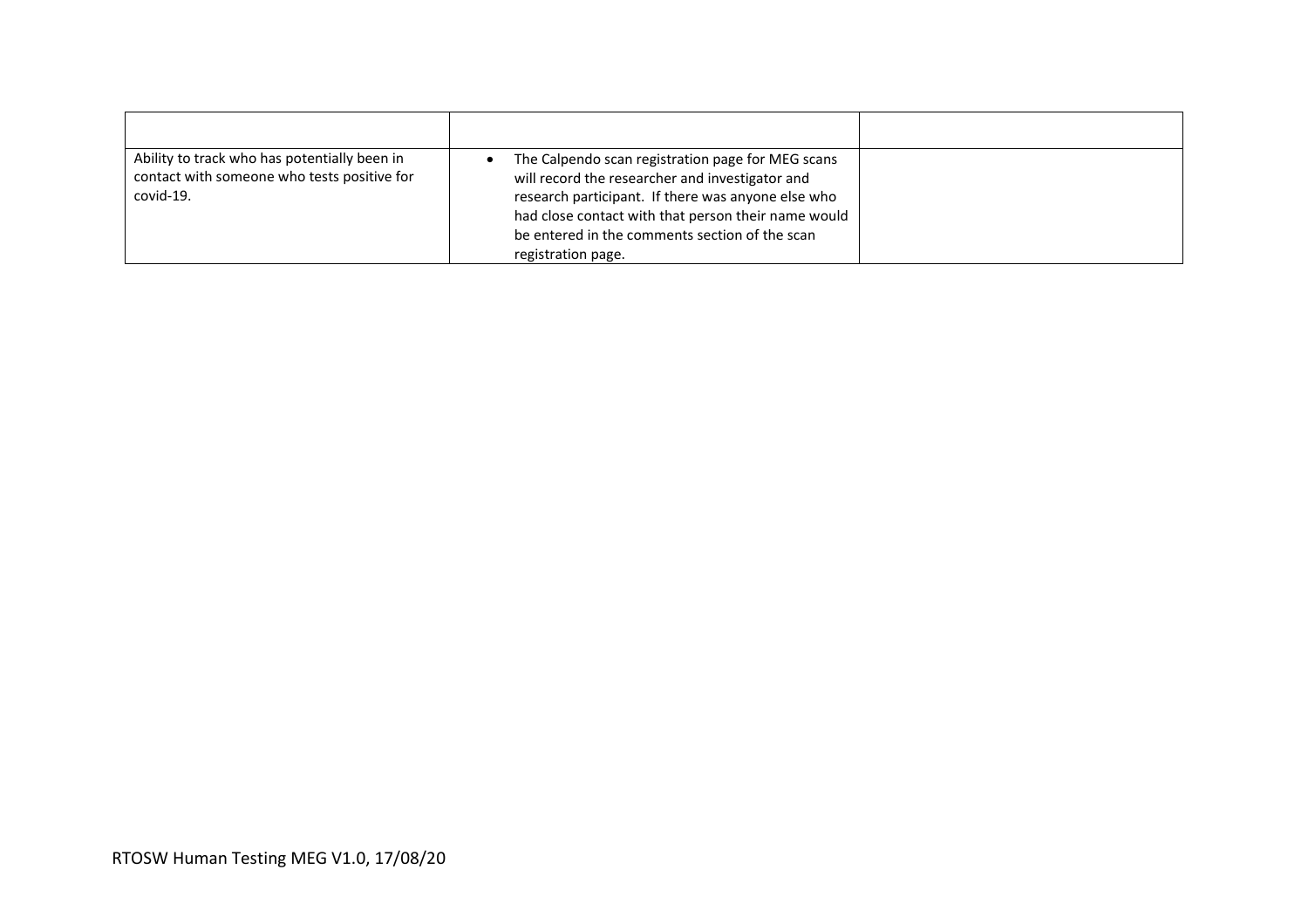## **Appendix 1:** Training Record

| Name | Read risk assessment | PPE training |
|------|----------------------|--------------|
|      | (Date)               | (Date)       |
|      |                      |              |
|      |                      |              |
|      |                      |              |
|      |                      |              |
|      |                      |              |
|      |                      |              |
|      |                      |              |

OxSTaR [PPE training](https://www.oxstar.ox.ac.uk/covid-19/personal-protective-equipment-ppe/ppe)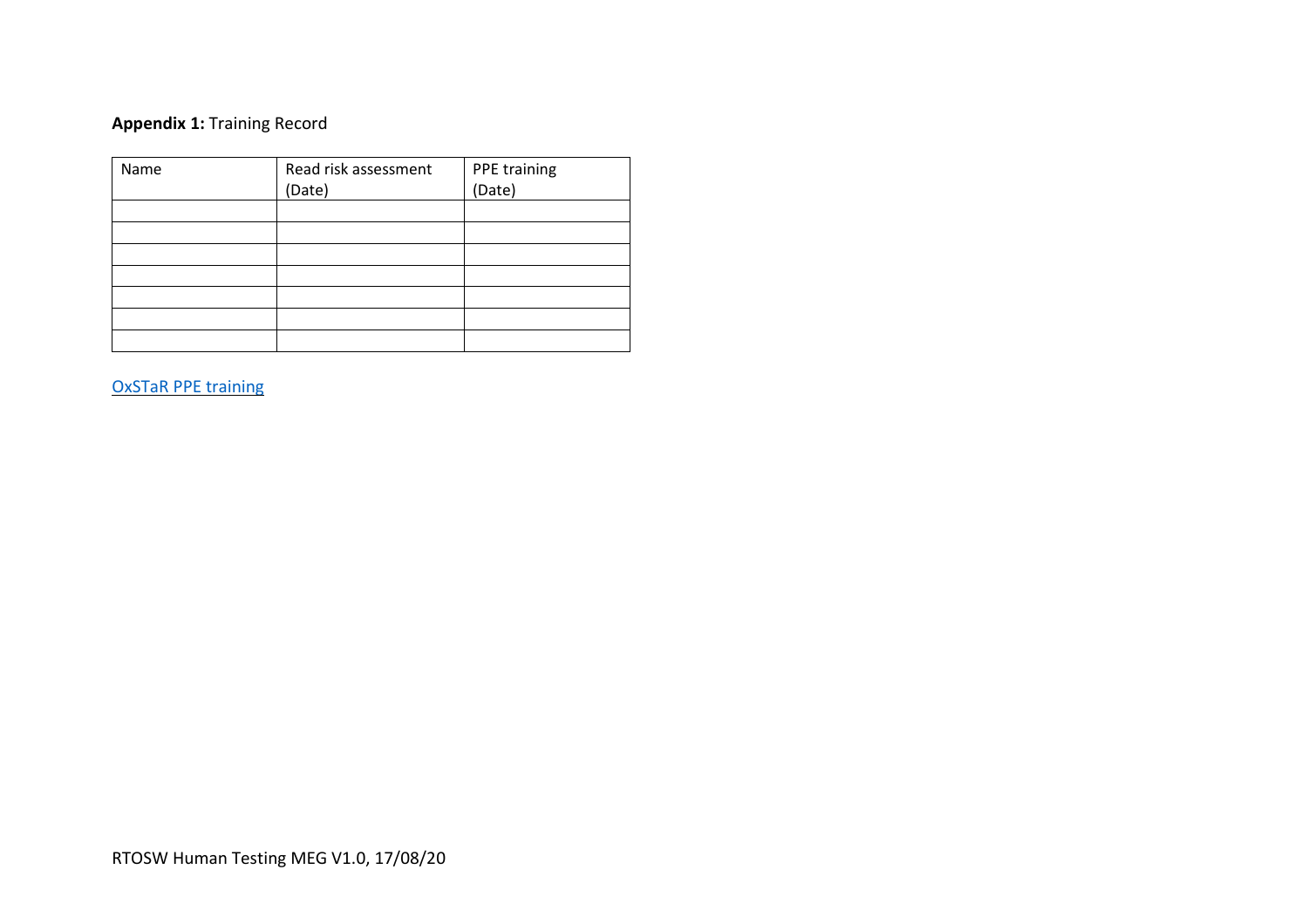#### **Appendix 2:** Hair washing

This process can reduce electrode application time by 20 minutes plus by considerably lowering initial scalp impedances, thereby reducing contact time between researchers and participants.

1. Participant should wash their own hair (the researcher should not be present) using baby shampoo and warm water; care should be taken to massage the scalp and rinse well afterwards.

2. The participant should towel dry their hair then comb it through to remove tangles. Note the use of a hairdryer is prohibited.

3. The room should then be cleaned by one of the researchers.

Please note it is not essential for the participant to wash their hair after the experiment; excess gel can be removed using a clean towel.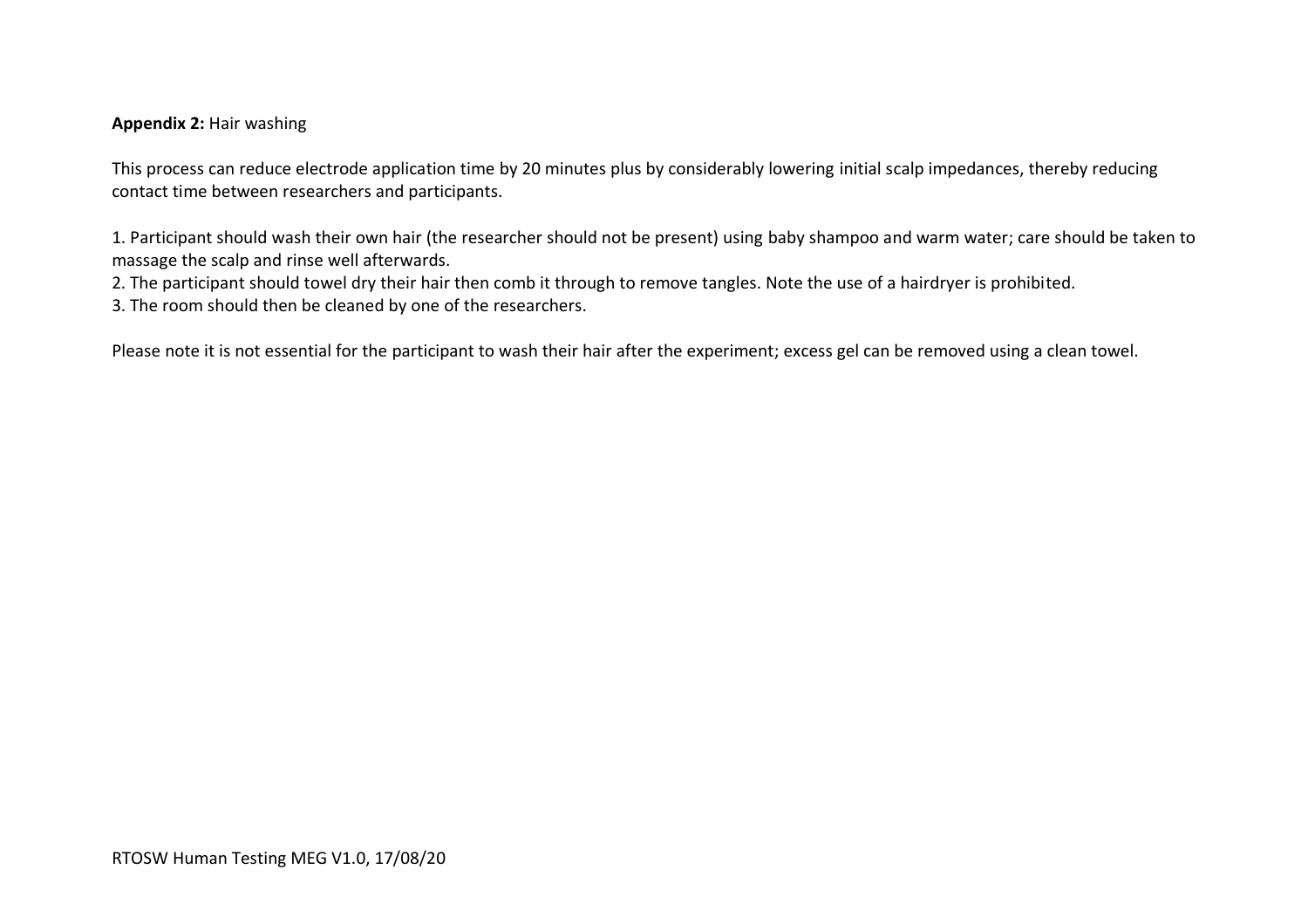#### **Appendix 3:** Cleaning Protocol and Checklist

Recommended disinfectants

- 70% isopropyl with a lint free, disposable wipe (I)
- Germicidal disposable wipe (W)
- 100pp hypochlorite or equivalent solution (S; 30 minutes)

#### **Reusable items**

|                         | Cleaning                                              |
|-------------------------|-------------------------------------------------------|
| <b>HPI Coils</b>        | remove double-sided (and other) tape; I or W          |
| Polhemus stylus         | I or W                                                |
| Polhemus receiver frame | I or W; strap: S                                      |
| Electrodes              | remove washer; rinse off gel (use toothbrush); S      |
| Electrode wires         | Remove tape (if used); W                              |
| <b>EEG Caps</b>         | rinse off gel (carefully use toothbrush if needed); S |
| Glasses                 | Dry wipe then S                                       |

#### **MSR: after each scan session (= 1 participant); I or W, allow X minutes for cleaning)**

|                                     | Time &   | Time &   | Time &   | Time &   | Time &   | Time &   |
|-------------------------------------|----------|----------|----------|----------|----------|----------|
|                                     | Initials | Initials | Initials | Initials | Initials | Initials |
| Response devices (button box, etc.) |          |          |          |          |          |          |
| Eye tracker                         |          |          |          |          |          |          |
| MEG helmet                          |          |          |          |          |          |          |
| Table                               |          |          |          |          |          |          |
| Chair (seating pads, hand-rails)    |          |          |          |          |          |          |
| Chair adjustment (panel, controls)  |          |          |          |          |          |          |
| Screen                              |          |          |          |          |          |          |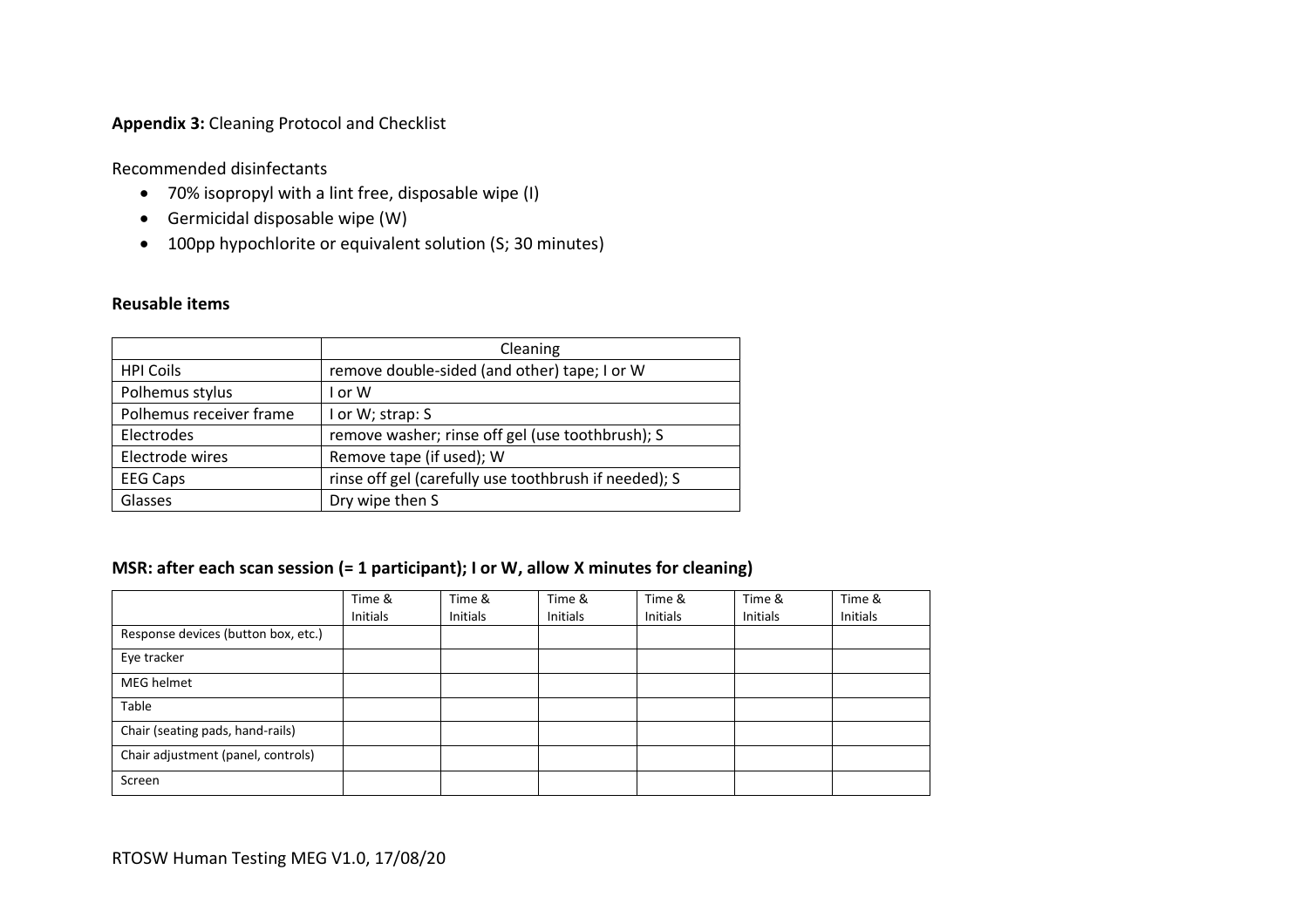#### **HPI equipment: after each scan session (= 1 participant); I or W, allow X minutes for cleaning)**

|                                          | Time &<br>Initials | Time &<br><b>Initials</b> | Time &<br><b>Initials</b> | Time &<br><b>Initials</b> | Time &<br><b>Initials</b> | Time &<br><b>Initials</b> |
|------------------------------------------|--------------------|---------------------------|---------------------------|---------------------------|---------------------------|---------------------------|
| Stylus                                   |                    |                           |                           |                           |                           |                           |
| Receiver frame                           |                    |                           |                           |                           |                           |                           |
| Polhemus box                             |                    |                           |                           |                           |                           |                           |
| Wooden chair (seat, back + arm<br>rests) |                    |                           |                           |                           |                           |                           |

#### **Control desk: after each scan session<sup>1</sup> (= 1 participant); I or W, allow X minutes for cleaning)**

|                             | Time &   | Time &   | Time &   | Time &   | Time &   | Time &   |
|-----------------------------|----------|----------|----------|----------|----------|----------|
|                             | Initials | Initials | Initials | Initials | Initials | Initials |
| Stimulus PC                 |          |          |          |          |          |          |
| Intercom                    |          |          |          |          |          |          |
| DACQ computer (front panel) |          |          |          |          |          |          |
| Eye tracker computer        |          |          |          |          |          |          |
| All keyboards + mice        |          |          |          |          |          |          |

<sup>1</sup>At the end of day if used by the same people throughout the day.

#### **Changing room: after each scan session (= 1 participant); I or W, allow X minutes for cleaning)**

|        | Time &<br><b>Initials</b> | Time &<br><b>Initials</b> | Time &<br><b>Initials</b> | Time &<br><b>Initials</b> | Time &<br><b>Initials</b> | Time &<br><b>Initials</b> |
|--------|---------------------------|---------------------------|---------------------------|---------------------------|---------------------------|---------------------------|
| Bed    |                           |                           |                           |                           |                           |                           |
| Locker |                           |                           |                           |                           |                           |                           |